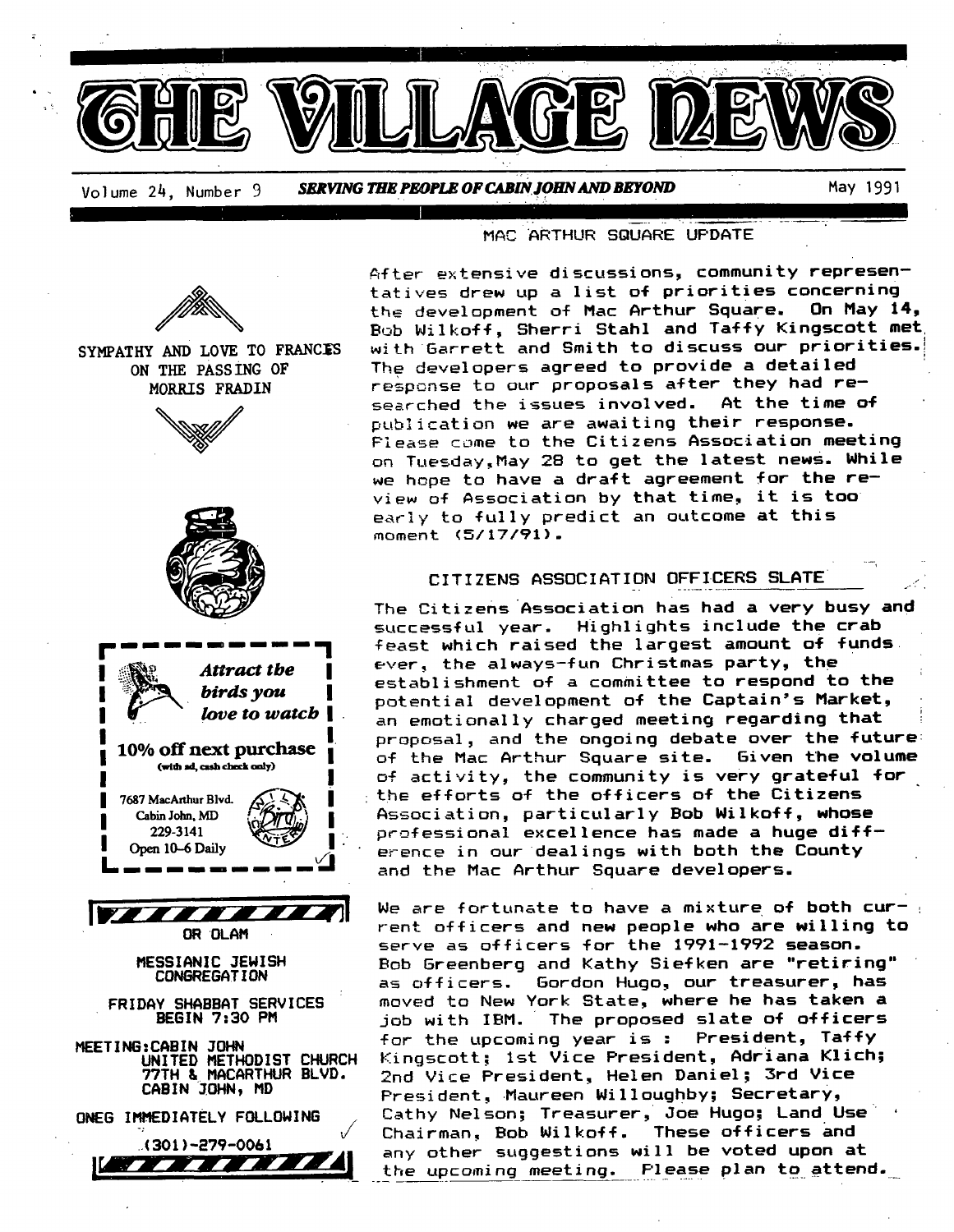#### THE VILLAGE NEWS



 $\mathbf{2}$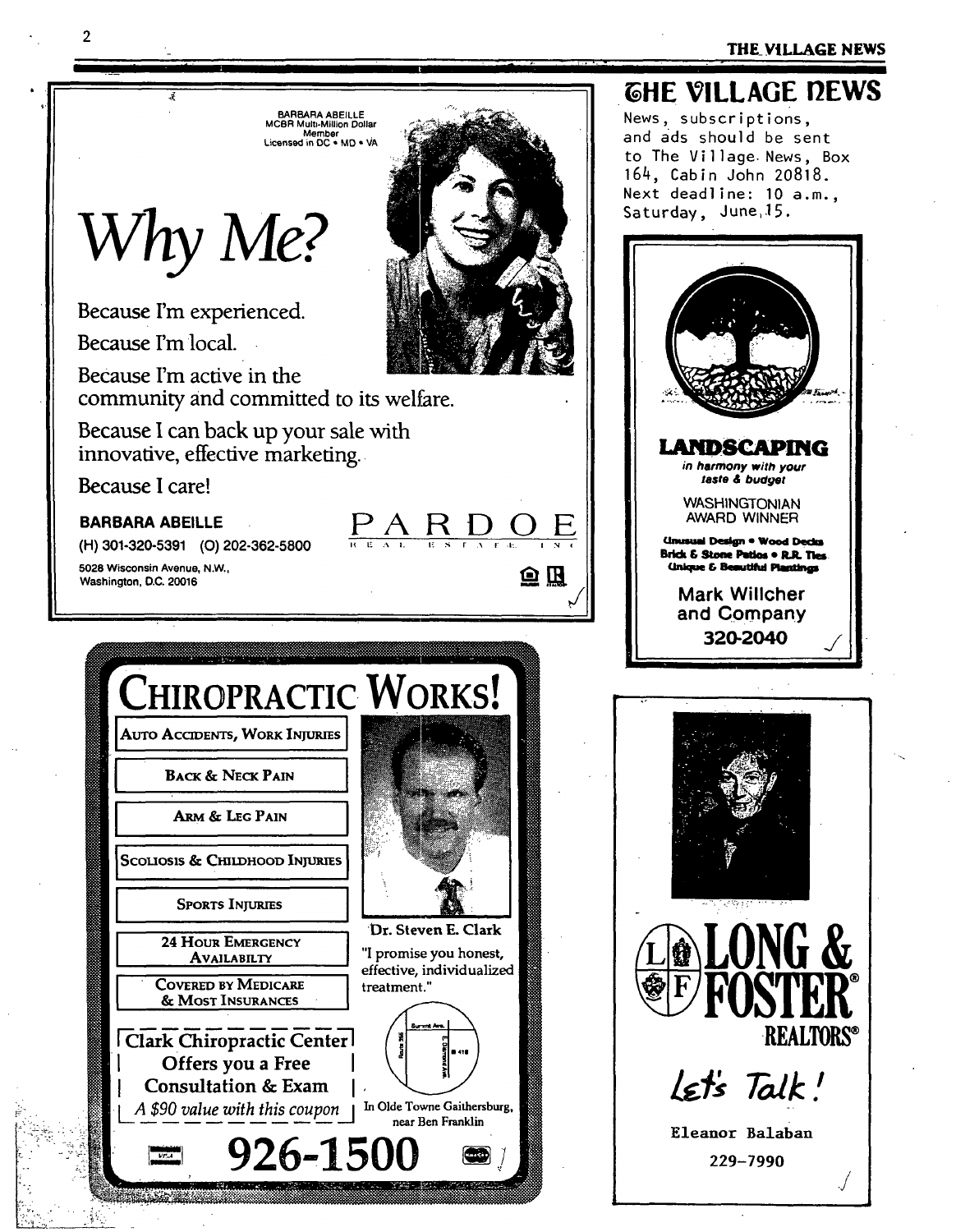$ABINQ'O,$ *c V.* 

## WHITE T-SHIRTS ONLY

# **!!!ANNOUNCING OUR NEW T-SHIRT!!!**

The "Cabin John - Still Kicking" T-shirt depicts Cabin John's historical'heritage with a canal barge mule. Show your support for Cabin John and help us raise money for our legal defense fund. It is essential that we hold the line on commercial development. Get your shirt in time to wear to the crab feast. Prices: Children \$8, Adults \$10.

| ****Order form****   |                                                      |                             |                                                                                      |  |  |  |
|----------------------|------------------------------------------------------|-----------------------------|--------------------------------------------------------------------------------------|--|--|--|
| Name                 |                                                      |                             |                                                                                      |  |  |  |
|                      | Phone number (We will phone when your order is in)   |                             |                                                                                      |  |  |  |
| Child sizes<br>Small | # ordered                                            | <b>Adult sizes</b><br>Large | # ordered                                                                            |  |  |  |
| Large                | # ordered                                            | Extra large                 | $#$ ordered $+$                                                                      |  |  |  |
|                      | Make checks payable to Cabin John Legal Defense Fund |                             |                                                                                      |  |  |  |
|                      |                                                      |                             | Mail your order to Cabin John Citizen's Association, PO Box 31, Cabin John, MD 20818 |  |  |  |

For inquiries, please call Linda at 229-3653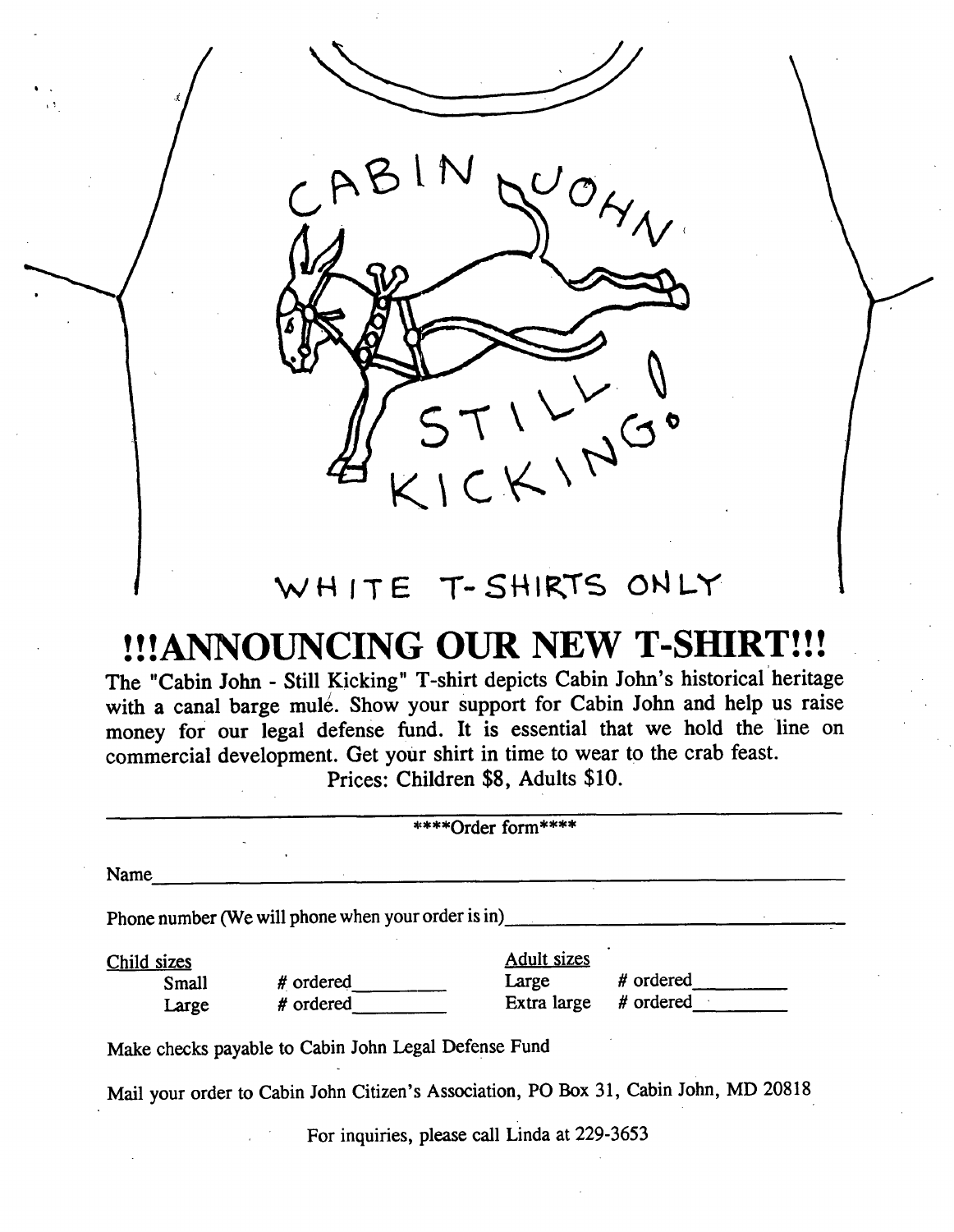## **ANNUAL MEMBERSHIP CAMPAIGN CABIN JOHN CITIZENS ASSOCIATION September 1991 -August 1992**

The Cabin John Citizens Association (CJCA) is mounting its annual membership drive early this year for two reasons: (1) we would like to create a complete membership roster for the 1991-1992 year, and (2) there are several important issues which need the community's support.

We hope that all Cabin John residents will renew or join the association by returning the membership application below.

Cabin John Citizens Association Membership Application

September 1991 -August 1992

| Name(s) (please print): |                                                                              |                         |
|-------------------------|------------------------------------------------------------------------------|-------------------------|
|                         |                                                                              | Zip Code: $\frac{1}{2}$ |
|                         | Phone Number: __________ New Member? _____ Renewal? _______                  |                         |
|                         | Type of Membership: Family/Household $(\$10)$ _____ Individual $(\$7)$ _____ |                         |
|                         | Subjects or Projects of Interest?                                            |                         |
|                         | Additional Donations? CJCA ______ Village News _______ Other________         |                         |

| Mail to: | Cabin John Citizens Association<br>P.O. 31<br>Cabin John, Maryland 20818 | For Additional Information:<br>Taffy Kingscott, President,<br>229-8135; Joe Hugo,<br>Treasurer, 229-9256. |
|----------|--------------------------------------------------------------------------|-----------------------------------------------------------------------------------------------------------|
|          |                                                                          |                                                                                                           |

SEE OTHER SIDE

/

 $T$ -SHIRT,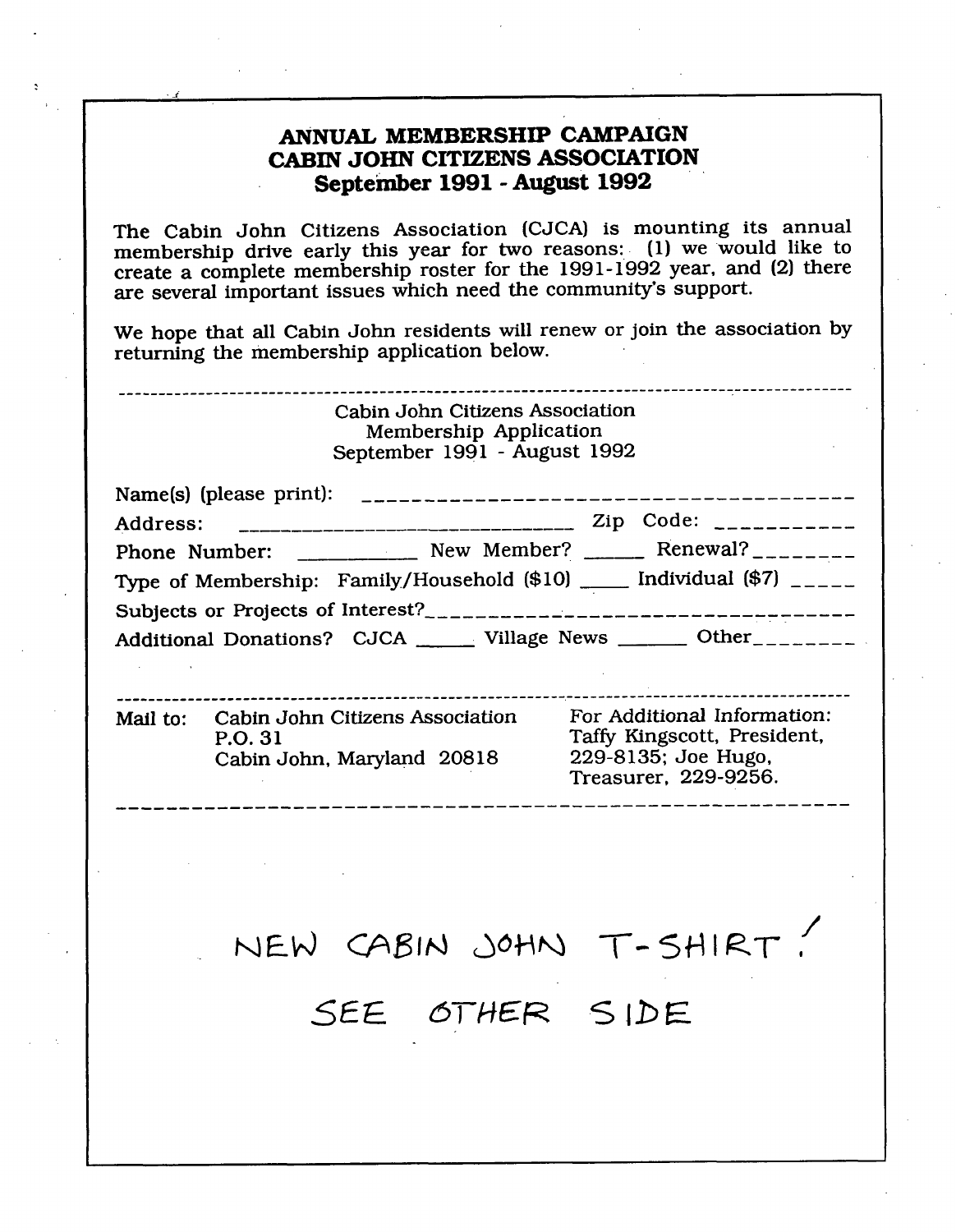#### **• THE VILLAGE.NEWS 3**

#### The People of Cabin John

#### **JERRY SHAW: WHEN CABIN JOHN WAS YOUNG**

It would be hard to find someone with more roots in Cabin John than Jerry Shaw. She was born here a mere 70 years ago, but her parents, grandparents, and other relatives were here before then.

When Jerry's parents married  $(1912)$ , they lived for a short time in N.E. Washington while their house "in the country" was being built. Jerry Redden was born in the house on what was then  $\frac{1}{2}$  her daughters, but didn't get along with Woodrow Avenue. (Today the street is 79th.) then she asked my father if she could Across Conduit Road (named MacArthur come live with us. Instead, Dad built her Boulevard after World War II) was the Dennis Tuoheys' store--and home. They had a grocery store in a portion of their home and lived in the remainder.

Isabelle Redden, Jerry's mother, raised 250 white leghorn chickens, hatching them in a Sears Roebuck brooder that operated on kerosene. Her father, Gene, an optical instrument maker, worked at the Washington Navy Yard. Twice a week he would set out for work with a basket of eggs on his arm, to sell to fellow workers. Mr. Redden travelled to work on the streetcar that came up to the east side of the Union Arch Bridge. The streetcars stopped running in D.C. and Maryland in the mid-1950's.

"There was no electricity in Cabin John, and Dad went to Pepco, where he was told he would have to enroll 15 houses and that they would require a \$15 fee from each home. There were that many houses in the community then, but not everyone could afford the fee. My Grandmother Case offered to pay for those who couldn't. .And so we got electricity."

When Jerry was five, her father built a new home--a Sears Roebuck kit houselocated at the east corner of Conduit Road and Woodrow Avenue. (This is the house owned by the Worshams for 50 years and lived in today by Uva Worsham Cable.)

Conduit Road was paved, but all the side streets were cinders--a material easy to come by since most households and businesses heated with coal.

When the Dennis Tuoheys died, their son Dave, who inherited the store, rented it to the Harry Williams family, who had two daughters. For the first time, Jerry had a girl for a playmate. Meanwhile she had acquired a Shetland pony and four ducks to join her dog and cat that had grown up with her. Her dad was about to build another house.

Mr. Redden's grandmother, Sarah Pennlfleld, had come to the United States from England as an ll-year-old. She lived in Washington and when grown became a graduate mid-wlfe who attended Mrs. Grover Cleveland when the president's first baby was born in the White House. President Cleveland was so appreciative of her services, he appointed Mrs. Pennlfield the first police matron of the Washington, D.C. police force. "My great-grandmother was a feisty little lady, and on retirement she tried living with each of them. She asked my father if she could a little house of her own on the rear of our backyard. It was just three rooms with an outdoor privy. She ate most of her meals with us." After greatgrandmother died at 97, the house was bought by the Bill Shuffs and then the Everett Morgals. That house (6433 79th Street) is now occupied by Larry Massett.

"Many neighbors had a garden and most people had chickens. We had chickens and four pigs. No one else around us had pigs, but my grandparents had two unimproved lots--all woods--and the pigs were maintained well away from any homes. Each spring my dad and granddad bought four piglets to be butchered in the fall. My mother canned and preserved. Each fall J.E. Dyer in Georgetown delivered a barrel of flour and a quantity of sugar to our house. Mother kept her pantry well stocked. We shopped in Georgetown for other staples. For immediate needs Mom would send me to Tuohey's store. The Tuoheys had lots of penny candy. My favorites were the small chocolate-covered caramels at five for a penny.

"In the summer we always ate our meals on our rear screened porch. We had a wooden-slat swing at the end of the porch."

Children in the area attended school on Wilson Lane (in the area of today's Presbyterian Church) but a new school was planned in Cabin John. There was a rivalry between the communities of Glen Echo and Cabin John because each wanted the school site in their neighborhood. Since Cabin John was chosen for the site, a compromise was reached, and the school was named Glen Echo Cabin John. The school opened in 1928 with grades i through 8; kindergarten was not offered them. Children were brought by bus from Brookmont, River Road, and Glen Echo.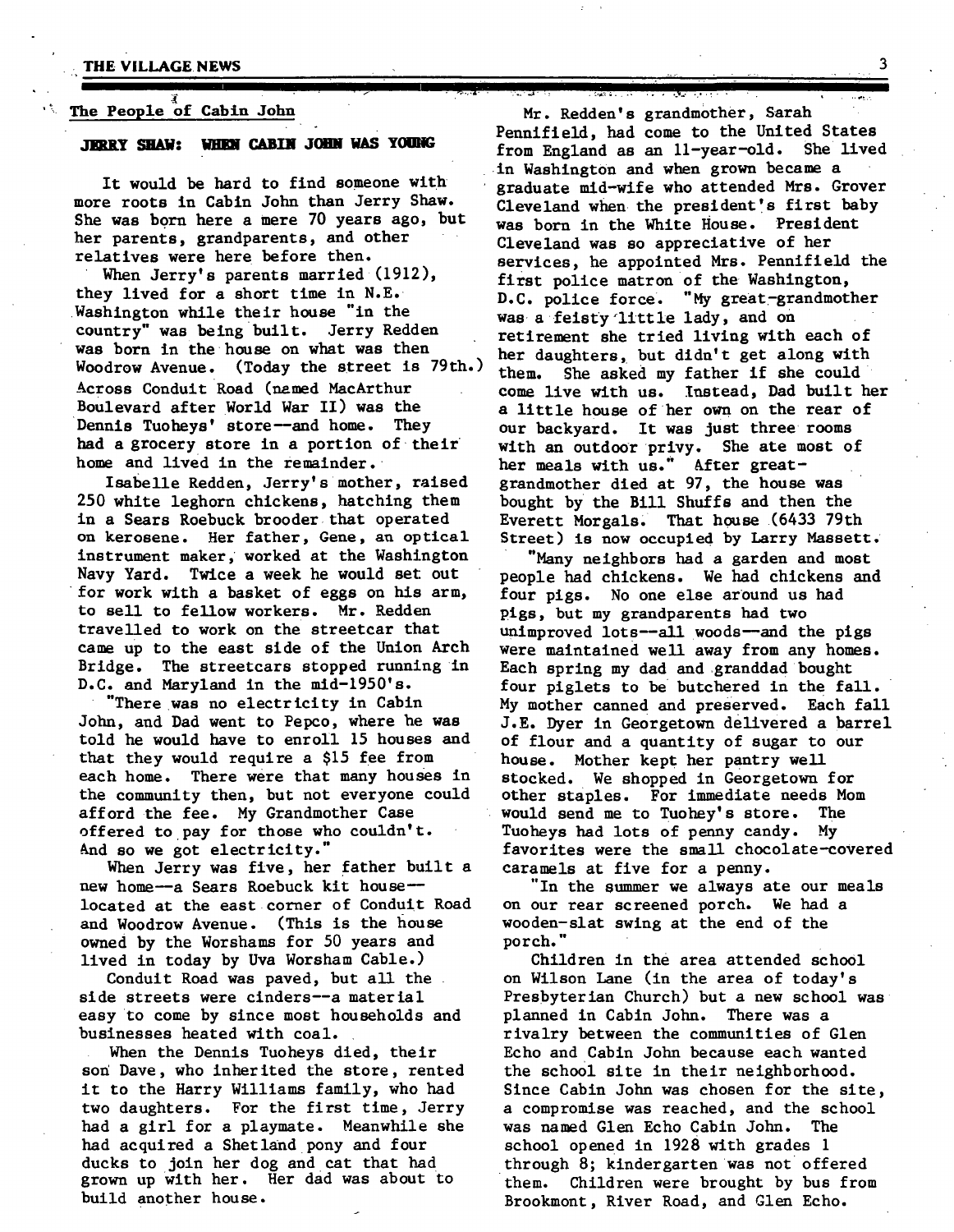**Ill** 

**.TUI[ y!LLAG[. NEWS** 

"Though I was eligible to start school in 1927, my dad decreed I was not going to cross Union Arch Bridge (two-way traffic at that time) to get to school. We did not have bus pickup as we were less than a mile from the school. He felt I could wait for the new school opening. The Tuoheys and Bakers made the same decision."

Sometime during the late 1920's, the Army Corps of Engineers raised the level of Conduit Road about six feet. The Redden's house, which had been level with the road, had to be terraced. "Many of the homes along the conduit on the south side were affected much worse than we were. My dad, however, was a perfectlonlst, and he disliked his lowered front yard. In a few years when Dave Tuohey dedicated land for the firehouse (which was totally volunteer), my father bought a lot on Conduit Road on the north side (now 7707 MacArthur).

"Mother and Dad decided on a stone house for their third home. It was complete in 1932. I was 11, That same year the Cabin John Hotel (formerly run by the Bobblngers and located where Ericsson Road is now) burned to the ground. My mom awakened me in the middle of the night to watch out the window. The flames were wild-looklng, even though we were blocks away. It had been in terrible shape for years and much of it had collapsed.

Mrs. Bobbinger, a widow, operated a little stand outside her house and somewhat of a taxi service from the end of the streetcar line to wherever you wanted to go in Cabin John. When my grandmother and I returned from shopping downtown, it was great to have Mrs. Bobblnger drive us home for 25 cents."

Jerry's grandparents operated the historic tavern at Great Falls. They leased it from the Chesapeake and Ohio Canal Company and opened it during an extended summer season. "There were 28 rooms, two baths, no central heat; for electricity they operated a Delco generator plant. There was no inside stairway, so guests had to go outside to go to bed. Fireplaces were in every room, but they didn't work. The tavern was built in 1828; my granddad, Will Case, was born there in 1859; In the flood of 1937, there was four feet of water in the building. On nice weekends, before the season started, I would go up there with

my grandparents to open the stand. We sold sandwiches, hot dogs, sodas, candy, cigarettes. When the tavern opened to guests, my grandmother served a fullcourse combination dinner of fried chicken and sea bass for \$1.50. She had hired help in her kitchen and waiters to serve, but she always did the cooking herself. She had a frying pan large enough to hold four cut-up chickens. All the cooking was done on a coal range.

**I I I** 

From 1936 to 1940, the Reddens took over the tavern from the grandparents. The family would move to Great Falls in April and stay until early November. Every day Jerry's father made the trip to the Washington Navy Yard and Jerry travelled to Western High School at 35th and R Streets, N.W. She was in the B-CC High School area, but children living outside Washington were allowed to attend D.C. schools if a parent worked for the federal government. "Ruby Lynch and I federal government. took the streetcar and then walked seven blocks to Western. It was a fine academic high school. Western celebrated its 50th anniversary the year I graduated in 1940.

"Eventually we got a telephone at Great Falls, a party line with about 18 families on it. The C&O Canal Company gave us 30 days' notice in December 1940 to vacate the property because the federal government had bought it. We had 28 rooms of furniture to dispose of in cold December."

After Western and Strayers Business College, Jerry got a probational appointment at the Washington Navy Yard.

At David Taylor she was head secretary for the Aerodynamics Laboratory. In 1946, young Win Shaw, newly discharged from the Air Force, came to the Model Basin to test models in the wind tunnel. Win was a Chevy Chase boy; he and Jerry had lived five miles apart all their lives but had never met. Their first date was sledding on the hills of Bannockburn Golf Course. In three months they were engaged.

The newlyweds lived in the stone house on what is now MacArthur Boulevard, and when Jerry's parents returned from Norfolk in 1949, Mr. Redden built the young couple a house around the corner from Jerry's birthplace.

"Win dug the drywell by hand, uine feet in diameter and 13 feet deep. With all that digging, Win was getting thin while 1 was getting fat--we had a baby on the way.  $(Continued on page 6)$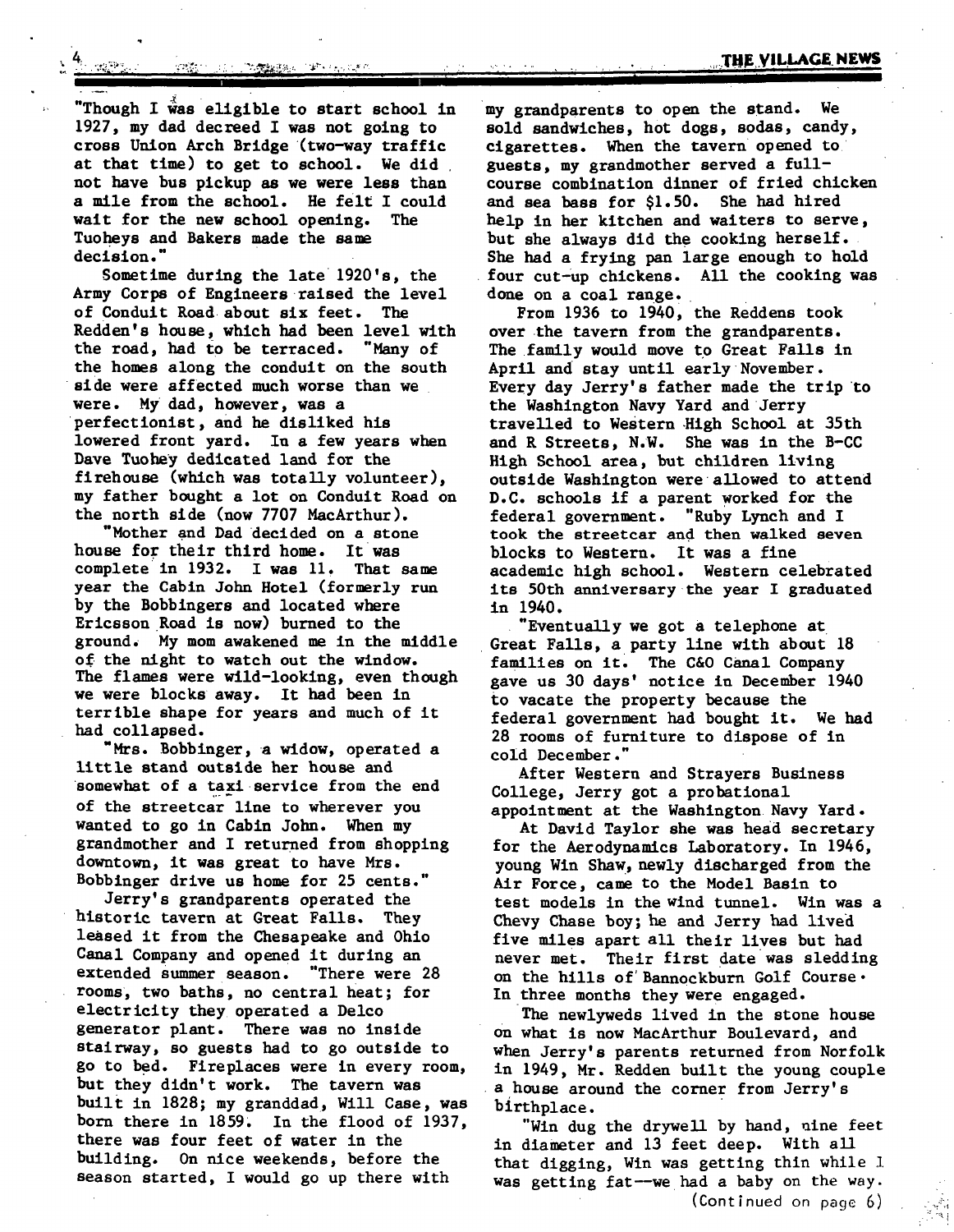

 $1.3$ 





**Kristin** 

202-244-5736 301-656-8686

œ

Gerloch <del>in</del>

Homes with Heart



Remodeling Therapy: (n) The process of successfully augmenting your living space by engaging the services of an experienced contractor. (see Lightworks Construction, <u>Inc.</u>, a Design/Build Firm), 'The product is the process.''(301)652-0515



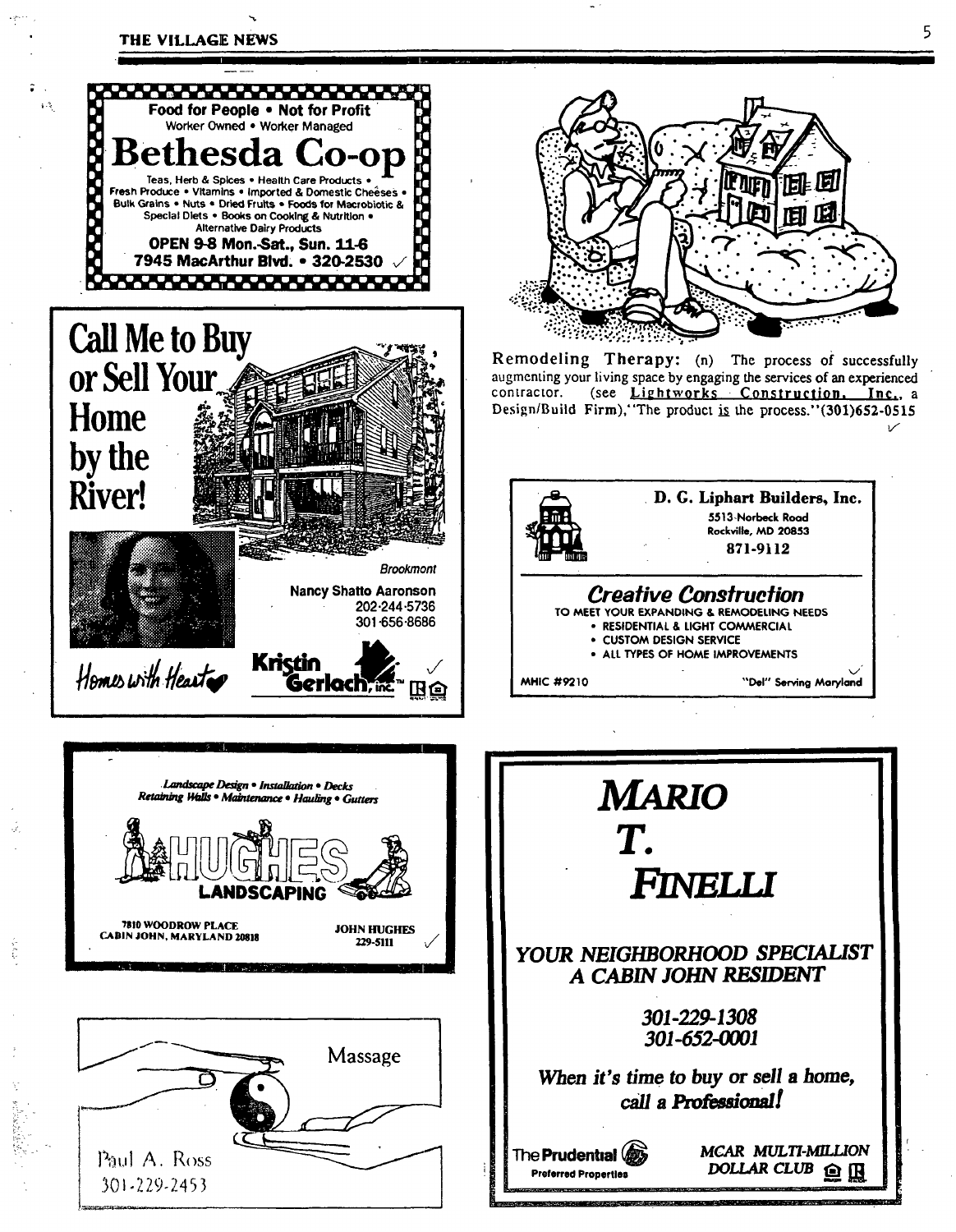**6 b a m b m c c c c c c c c f l c c f l c f l c f l** 

#### $\degree$ (Continued from page 4)

My dad finished the house on August 12, I resigned my job, and Karen arrived September 9. Stephen, our son, was born three years later."

ii

Jerry was active in P-TA for ten years when Karen and Steve attended the renamed Clara Barton School. In 1962 she returned to David Taylor part-time. In 1971 she transferred to NIMH.

In 1983, she retired with 33 years' service, five years after that Win retired from the Air and Space Museum at Smithsonian.

The Shaws spent many years in active community effort. "For 20 years we opposed all attempts to commercialize Cabin John.

We kept busy by proposed high rises, indoor paddle courts, nursing homes, and highdensity townhouses. All this interest in Cabin John was a result of open spaces available and the completion of the new Beltway. The Citizens Association approved by vote that the Cabin John Gardens homes be offered for sale to the residents living there, rather than be demolished. Once they were purchased by the residents, they formed a co-op and soon after were approached by developers with high promises of wealth. Our community was divided by all the proposals offered. The 'for' and 'against' votes were very close at times."

Jerry and Win have their granddaughters, Allison and Lisa, most Saturdays, keep a beautiful flower garden, and are members of Hermon Presbyterian Church on Persimmon Tree Lane. "My dad's parents were married at Hermon before the church was completed in 1874, Dad attended Hermon with his family, and he and Mother were married there. I was christened there and so were Karen, Stephen, and Steve's son, David."

You can't get much more tied to a community than is Geraldine Redden Shaw. a sta

> **Village News P.O. has 164**  Cabin John, Maryland 20818



**CLASSIFIED** 

EXCELLENT VIOLIN for sale, or I will trade Violin for Comparable folk instrument. Phone Eva at 320-9329 (message).

HOUSE WANTED in Cabin JOhn, Glen Echo, Brookmont or vicinity. Nice, responsible family for long term lease or rent to own. 3-4 bedrooms preferred. Call 320-2781 (eves).

TYPING/WORD RROCESS ING/FAX SERVICES Experienced, good references. Call Jennifer 229-9121

TRANSLATION FROM CANTONESE TO ENGLISH needed occasionally by small business receiving faxes from Hong Kong. Must be able to speak and read Cantonese. Call Mrs. Blond 229-8983.

MOVING SALE, Saturday, June i, I0 a.m. - 5 p.m., at 7656 Tomlinson Ave.

BEACH HOUSE FOR RENT: Sea Colony, Bethany Beach. 3 bedroom townhouse, sundeck, in/outdoor tennis/pool, AC, 1 block from beach. REDUCED RATES. Call Henry 261-8235 (days) or 229-1185 (eves).

> **Bulk Rate<br>U.S. Postage Paid** Cabin John, MD 41 **Po'oR 421@**

Resident 6517 Cabin John, 80th Street 20818